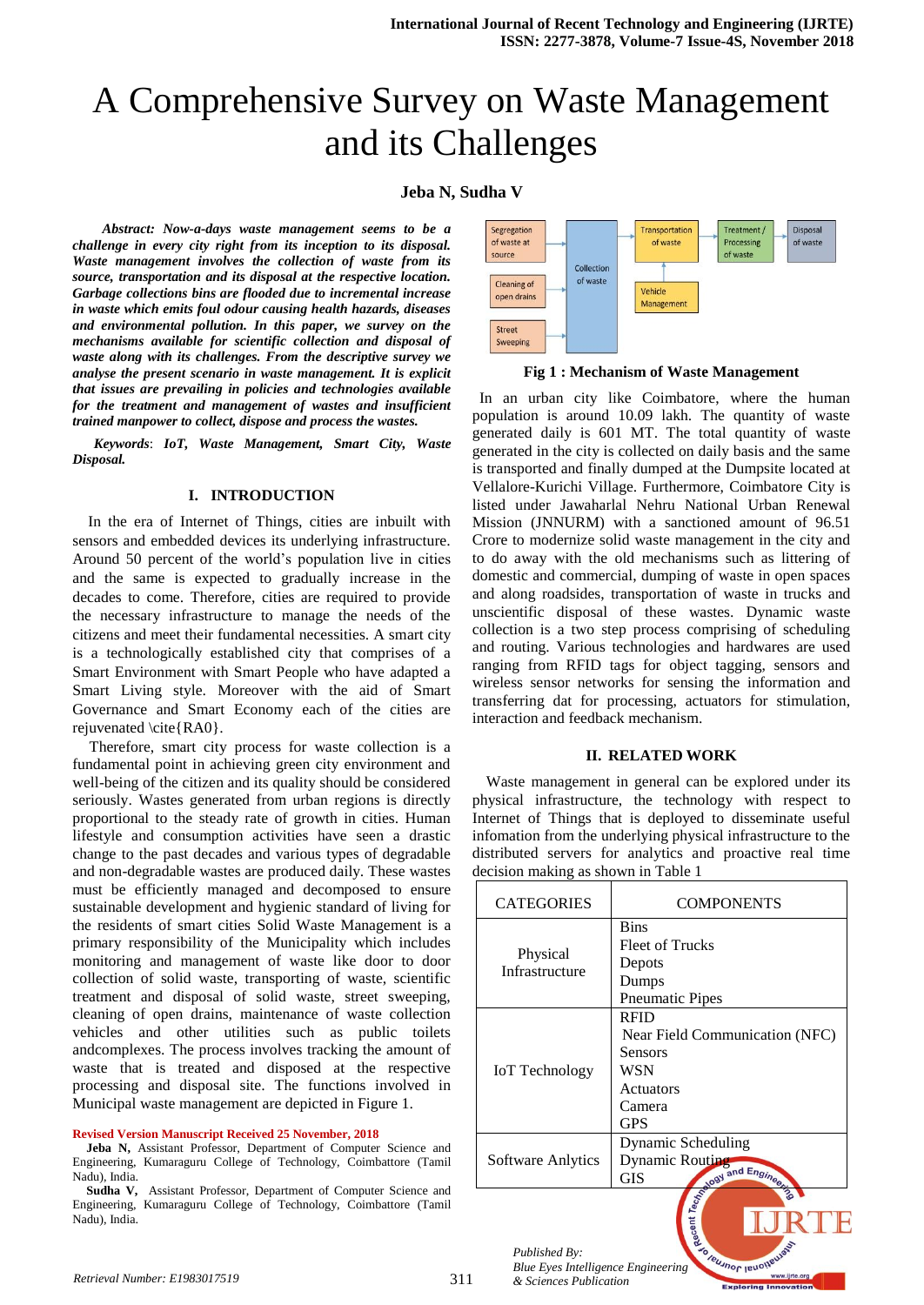Research Focus has had its impact on Solid Waste Management as it has been a major issue that requires investigation. Most of the literature has used wireless communication technologies inorder to reduce the time and cost involved in waste collection, transportation, management and decomposition. We present a comprehensive survey on the adoption of modern tools and technologies for waste management.

The authors in [2] have investigated about a real time intelligent bin, which deploys rule based decision algorithms. The monitoring module used for senses the solid waste data through a wireless sensor network. The system deploys a three level architecture. The smart bins transit their status to the server through an intermediate coordinator, whenever they reach a specific threshold. A set of applications that are run at the server update the status of the dust bin in real time. The major contribution is the construction of a dust bin that has automated real time monitoring based on a set of decision rules. Nevertheless, the challenges encountered are on technical issues such as long range communication and lack of accuracy in GPS location detection.

Automated dustbin with accerlerometer, magnetic proximity, ultrasonic, weight sensing and long lived rechargeable battery was integrated in [8]. The prototype model uses rule based decision to monitor the status of the bin. The authors have performed around fifty-five tests to test the developed prototype. However, route optimization is not achieved and the role of the city residents to ensure the proper functioning of the smart dust bin cannot be validated. As citizens are the major stakeholders and majority of the wastes generated are due to the daily activities of human beings, they must ensure the proper location and working of the smart bin.

Smart Waste Management was achieved with the help of RFID and cell load sensors [10]. RFID is embedded in the bin, RFID reader from smart phones are used to senses the radio waves and convert the bin ID into digital form. The garbage collection truck detects a bin when its few meters

away from the bin. With the use of robotic arms, the smart bin is lifted and placed on the vehicle. The application in the smartphone or Personal Digitial Assistant is used to calculate an estimation of the weight and thereby find the amount of waste discharged from an individual house and the respective monthly charges. The digital system will have to save certain data pertaining to the users and the security of this system has to be explored further. The authors in [12] have proposed a theoretical model, where waste collection is done with a capacitive point level sensor, which comprises of two electrodes made of low cost metal tape which is capable of detecting the quantity of paper in the waste bin. A capacitance threshold is fixed to know the exact quantity of garbage in the bin. The model supports recycling of the wastes which will be collected by trucks, which will empty the bin in a single dump.

The authors in [7] have developed a smart bin based on Arduino platform, where the ultrasonic sensors detect when the bin is full and needs to be emptied. When the threshold is reached, a message is sent and a buzzer sounds as a notification. The system has been developed only for a

single bin and the it must be enhanced for multiple smart bins.

## **III. CHALLENGES**

Waste dumps have serious impacts on public health as well as the environment. Open dumps release toxic gases from the decomposition of biodegradable waste. Odour emitted from the dumps have adverse effects and breed mosquitoes, increasing the risk of harmful diseases such as dengu and malaria. Respiratory diseases are common in areas where there is uncontrolled littering of wastes at the disposal site. Bacterial infections, allergies, anemia, reduced immunity and inflammation are common in areas with poor waste management. Poor waste management leads to batcerial infections, inflammation, breathing difficulties, anemia, allergies and reduced immunity on the residents fo the city. Recycling ia an important challenge related to waste management. While we promote recycling, we have to make sure that consumers are protected from toxic substances which are found in the wastes. Recyclers have to ensure that the products they manufacture should not contain any hazaardous properties. This includes having checks and control on the recycling as well.

Managing solid wastes is a complex process especially in areas where there are resource constraints. Conventional approach that is followed in most of the municipalities, which are responsible for the collection and disposal of the solid wastes are found to lag in sustainable collection, lack of information on location of the wastes and collection time, real time monitoring of the waste bin status and efficient system for waste transportation. Therefore, delays are present in the present system that is deployed. Moreover, a reliable and responsive waste management system that exploits the use of technology as well as involves all the stakeholders of the process is essential for improving the quality of data collection as well as the quality and service availability for the smart city.

An intelligent model for waste management should provide real time services for planning and implementation of waste collection which includes dynamically adaptable routing solutions for collection trucks and transport wastes to the respective location for decomposition. The system should be flexible and adapt itself in real time and provide optimal solutions for the transportation trucks to collect and dispose wastes.

## **IV.CONCLUSION**

Administration of strong waste management depends on the involvement of its stakeholders and the residents of the locality. Population growth and particularly the development of urban cities is making Solid Waste Management a major issue in Coimbatore. In the present scenario there is inadequate waste infrastructure and waste dumping is seen across the state. Stakeholders should be given sufficient awareness to change their attitude towards waste. Moving waste out of one's boundary does not mean that waste is managed, efforts should be taken to dispose the same at the respective locations. Waste segregation needs to be clearly understood by all as it plays a vital role in waste management. Furthermore,



*Published By:*